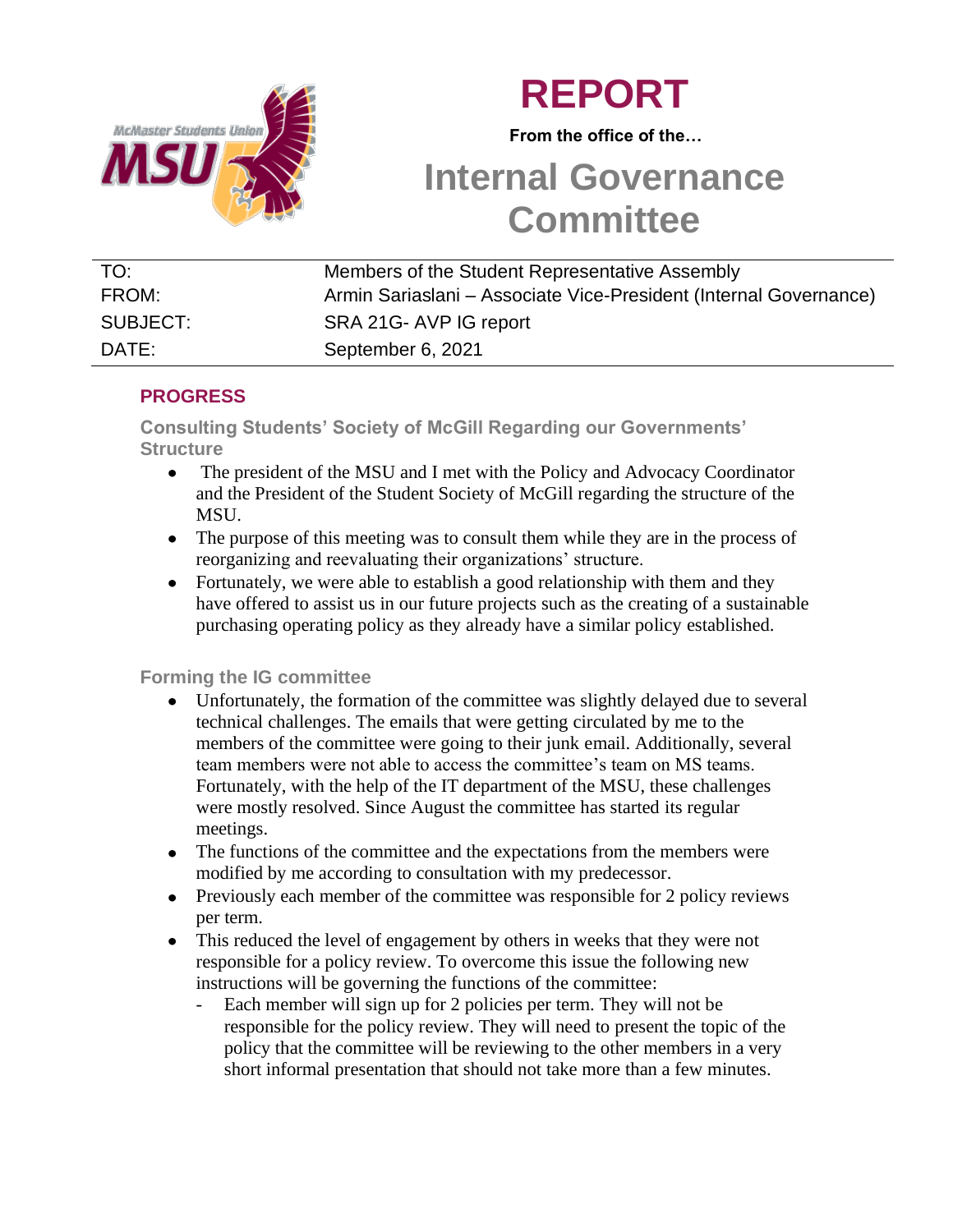- The committee will then go over the policy line by line and will decide if any changes are needed to be made to the sentence structure and/or the substance of the policy.
- This format was tested in the month of August for the 'Space Allocation  $\&$  Audit Committee' operating policy. This format was extremely successful as I noticed a very high level of engagement from all members of the committee.
- Furthermore, it should be noted that SRA members are volunteering several hours of their time every week to serve the students and if their workload can be reduced in a reasonable manner it should be viewed as a positive thing. Not requiring the members to conduct two full policy reviews per semester will achieve this.

### **Selecting the list of the policies to review in the committee**

- A suggested list of policies for review was created by my predecessor and the previous VP admin for the next 3 years of the committee. This list was created after months of careful analysis of the dates in which certain policies were last reviewed.
- This list consists of 15 policies for the year 2021-22 and the average time since these policies were last reviewed is 8 years.
- The list was shared with Daniela Stajcer and Victoria Scott to gain their feedback.
- I advised that the list seems strong and that I should start with the policies that have not been reviewed in a long time.

**IG Committee's accomplishments during the summer** 

- The members of the committee were trained on the structure of the committee and what policy review entails.
- The committee completed the review of the 'Space Allocation & Audit Committee' operation policy which will be brought to the floor of the SRA during the SRA-H meeting.
- The meetings of the committee during the regular school year have been delayed by a week since the members have requested a week until they finalized their class schedule so we can find a perfect time to meet weekly. The 'Room Booking' OP is the next policy that will be reviewed.

**IG Committee's long-term goals** 

• The target of the committee is to finish reviewing all 15 policies (14 remaining) by the end of the school year. We are well on our way to do so. **OTHER PROJECTS**

**Creation of a Sustainable Purchasing Operating Policy** 

- The president of MSU has expressed his interest in a Sustainable Purchasing operating policy. This seems like a great idea and a priority for the students.
- A meeting has been set up with Della-Vedova to discuss his vision for the policy.